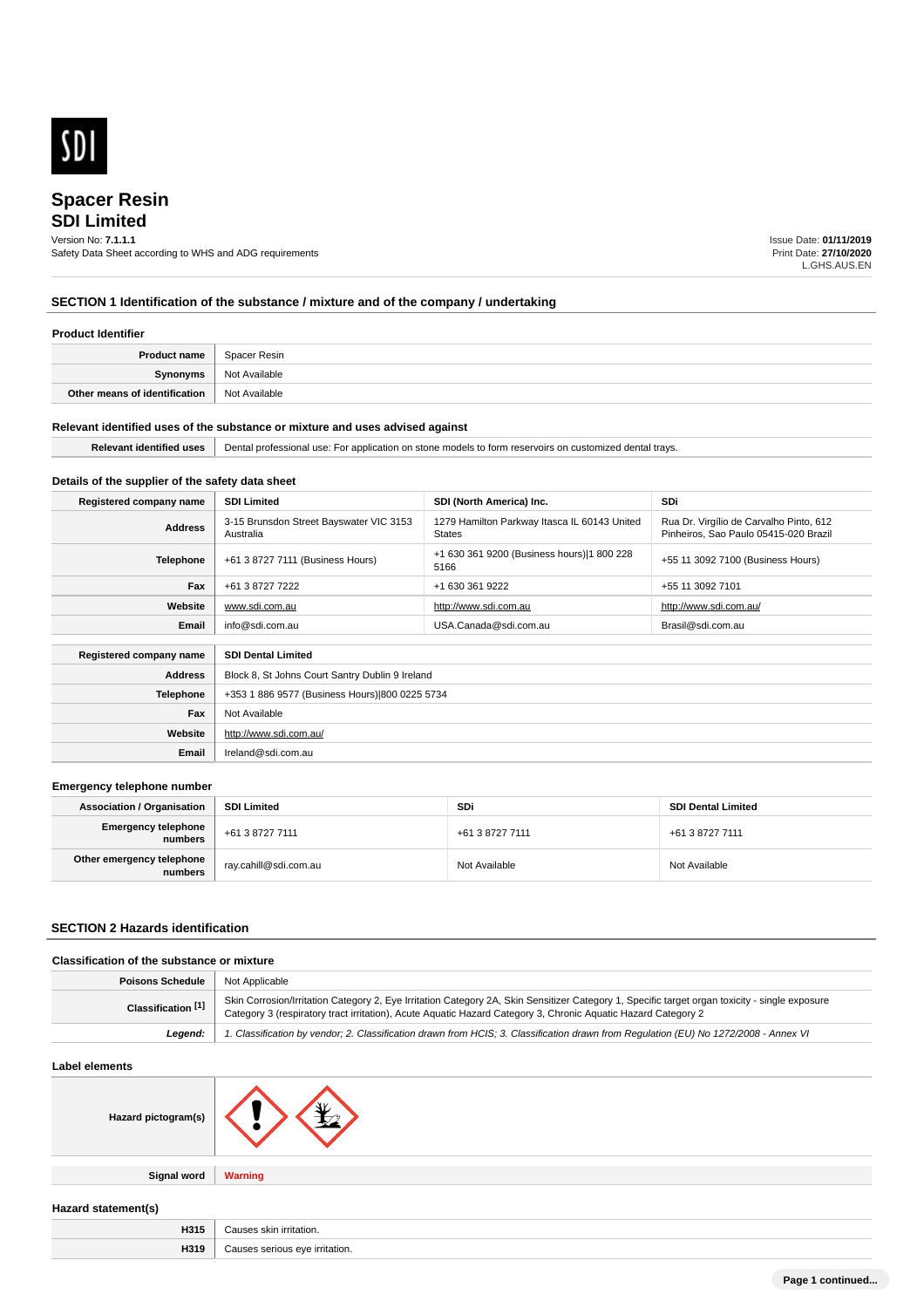| H317 | May cause an allergic skin reaction.             |
|------|--------------------------------------------------|
| H335 | May cause respiratory irritation.                |
| H402 | Harmful to aquatic life.                         |
| H411 | Toxic to aquatic life with long lasting effects. |

#### **Precautionary statement(s) Prevention**

| $\ldots$         |                                                                            |  |
|------------------|----------------------------------------------------------------------------|--|
| P <sub>271</sub> | Use only outdoors or in a well-ventilated area.                            |  |
| P280             | Wear protective gloves/protective clothing/eye protection/face protection. |  |
| P <sub>261</sub> | Avoid breathing mist/vapours/spray.                                        |  |
| P <sub>273</sub> | Avoid release to the environment.                                          |  |
| P272             | Contaminated work clothing should not be allowed out of the workplace.     |  |

#### **Precautionary statement(s) Response**

| P321           | Specific treatment (see advice on this label).                                                                                   |
|----------------|----------------------------------------------------------------------------------------------------------------------------------|
| P362           | Take off contaminated clothing and wash before reuse.                                                                            |
| P302+P352      | IF ON SKIN: Wash with plenty of water and soap.                                                                                  |
| P305+P351+P338 | IF IN EYES: Rinse cautiously with water for several minutes. Remove contact lenses, if present and easy to do. Continue rinsing. |
| P312           | Call a POISON CENTER or doctor/physician if you feel unwell.                                                                     |
| P333+P313      | If skin irritation or rash occurs: Get medical advice/attention.                                                                 |
| P337+P313      | If eye irritation persists: Get medical advice/attention.                                                                        |
| P391           | Collect spillage.                                                                                                                |
| P304+P340      | IF INHALED: Remove victim to fresh air and keep at rest in a position comfortable for breathing.                                 |

# **Precautionary statement(s) Storage**

| P405                                   | store.<br>$\sim$<br>.                                                                                   |
|----------------------------------------|---------------------------------------------------------------------------------------------------------|
| . <b>Then</b><br><b>DA03</b><br>$\sim$ | Store<br>tightly<br>container<br>closed.<br>I-ventilated place<br>$\mathsf{m} \circ \mathsf{m}$<br>Keep |

### **Precautionary statement(s) Disposal**

**P501** Dispose of contents/container to authorised hazardous or special waste collection point in accordance with any local regulation.

# **SECTION 3 Composition / information on ingredients**

#### **Substances**

See section below for composition of Mixtures

#### **Mixtures**

| <b>CAS No</b> | %[weight] | Name                              |
|---------------|-----------|-----------------------------------|
| 109-16-0      | $10 - 15$ | triethylene glycol dimethacrylate |
| 72869-86-4    | 65-70     | diurethane dimethacrylate         |

### **SECTION 4 First aid measures**

#### **Description of first aid measures**

| <b>Eye Contact</b>  | If this product comes in contact with the eyes:<br>▶ Wash out immediately with fresh running water.<br>Ensure complete irrigation of the eye by keeping eyelids apart and away from eye and moving the eyelids by occasionally lifting the upper<br>and lower lids.<br>Seek medical attention without delay; if pain persists or recurs seek medical attention.<br>Removal of contact lenses after an eye injury should only be undertaken by skilled personnel. |
|---------------------|------------------------------------------------------------------------------------------------------------------------------------------------------------------------------------------------------------------------------------------------------------------------------------------------------------------------------------------------------------------------------------------------------------------------------------------------------------------|
| <b>Skin Contact</b> | If skin contact occurs:<br>Immediately remove all contaminated clothing, including footwear.<br>Flush skin and hair with running water (and soap if available).<br>Seek medical attention in event of irritation.                                                                                                                                                                                                                                                |
| Inhalation          | If fumes, aerosols or combustion products are inhaled remove from contaminated area.<br>Other measures are usually unnecessary.                                                                                                                                                                                                                                                                                                                                  |
| Ingestion           | Seek medical attention.                                                                                                                                                                                                                                                                                                                                                                                                                                          |

# **Indication of any immediate medical attention and special treatment needed**

Treat symptomatically.

# **SECTION 5 Firefighting measures**

# **Extinguishing media**

- Foam.
- **Dry chemical powder.**
- ▶ BCF (where regulations permit). Carbon dioxide.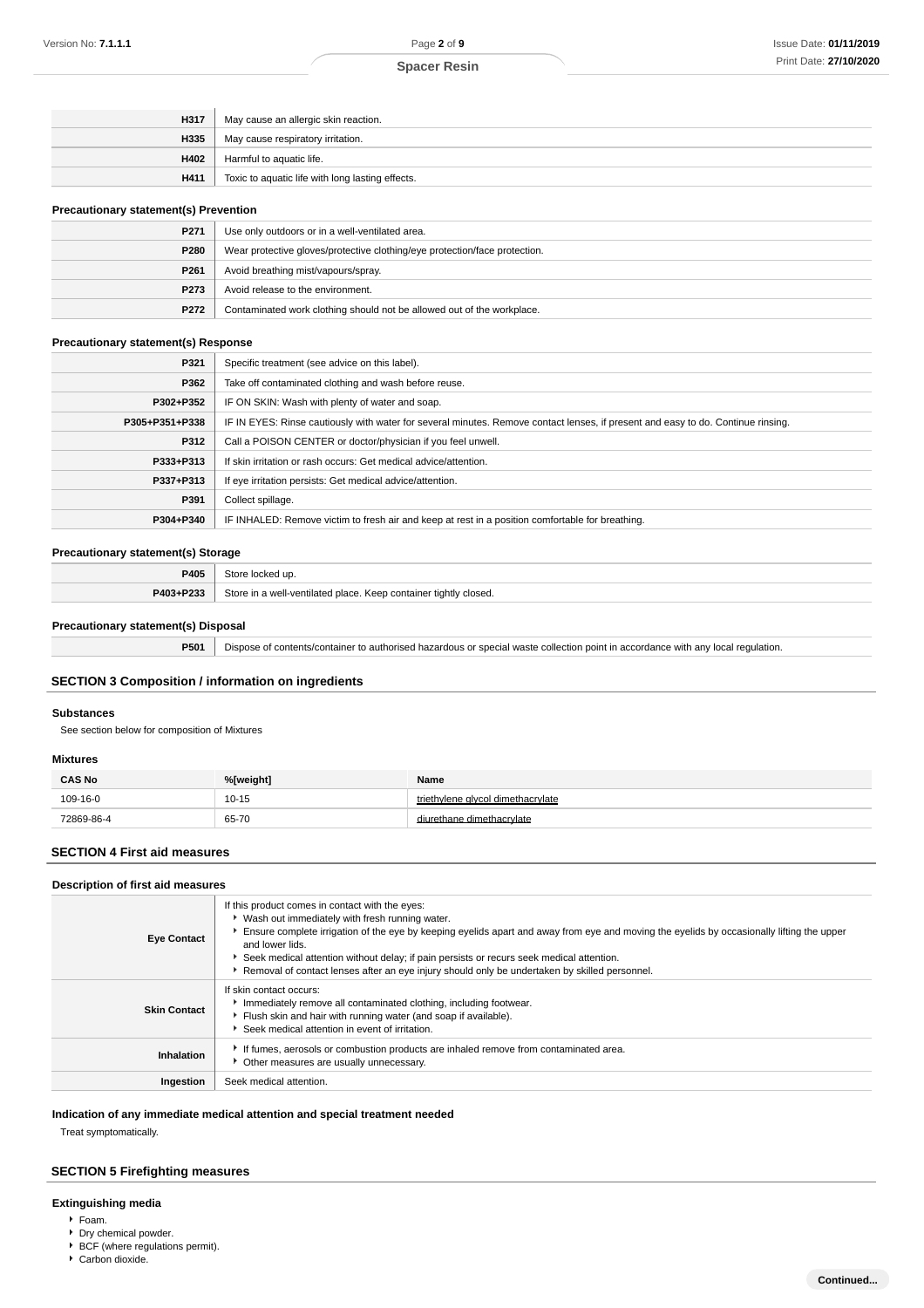Water spray or fog - Large fires only.

**Special hazards arising from the substrate or mixture**

| -111011111 | Nor.<br>aowi |
|------------|--------------|
|            |              |

| <b>Advice for firefighters</b> |                                                                                                                                                                                                                                                                                                                                                                                                                                                                                                                                                          |
|--------------------------------|----------------------------------------------------------------------------------------------------------------------------------------------------------------------------------------------------------------------------------------------------------------------------------------------------------------------------------------------------------------------------------------------------------------------------------------------------------------------------------------------------------------------------------------------------------|
| <b>Fire Fighting</b>           | Alert Fire Brigade and tell them location and nature of hazard.<br>• Wear breathing apparatus plus protective gloves in the event of a fire.<br>▶ Prevent, by any means available, spillage from entering drains or water courses.<br>▶ Use fire fighting procedures suitable for surrounding area.<br>DO NOT approach containers suspected to be hot.<br>Cool fire exposed containers with water spray from a protected location.<br>If safe to do so, remove containers from path of fire.<br>Equipment should be thoroughly decontaminated after use. |
| <b>Fire/Explosion Hazard</b>   | • Non combustible.<br>Not considered a significant fire risk, however containers may burn.<br>May emit corrosive fumes.<br>Decomposes on heating and produces:<br>carbon dioxide (CO2)<br>carbon monoxide (CO)                                                                                                                                                                                                                                                                                                                                           |
| <b>HAZCHEM</b>                 | Not Applicable                                                                                                                                                                                                                                                                                                                                                                                                                                                                                                                                           |

# **SECTION 6 Accidental release measures**

# **Personal precautions, protective equipment and emergency procedures**

See section 8

## **Environmental precautions**

See section 12

## **Methods and material for containment and cleaning up**

| <b>Minor Spills</b> | Clean up all spills immediately.<br>Avoid contact with skin and eyes.<br>Wear impervious gloves and safety goggles.<br>Trowel up/scrape up.<br>Place spilled material in clean, dry, sealed container.<br>Flush spill area with water.                                                                                                                                                                                                                                                                                                                                                                                                               |
|---------------------|------------------------------------------------------------------------------------------------------------------------------------------------------------------------------------------------------------------------------------------------------------------------------------------------------------------------------------------------------------------------------------------------------------------------------------------------------------------------------------------------------------------------------------------------------------------------------------------------------------------------------------------------------|
| <b>Major Spills</b> | Minor hazard.<br>Clear area of personnel.<br>Alert Fire Brigade and tell them location and nature of hazard.<br>► Control personal contact with the substance, by using protective equipment as required.<br>Prevent spillage from entering drains or water ways.<br>Contain spill with sand, earth or vermiculite.<br>▶ Collect recoverable product into labelled containers for recycling.<br>Absorb remaining product with sand, earth or vermiculite and place in appropriate containers for disposal.<br>• Wash area and prevent runoff into drains or waterways.<br>If contamination of drains or waterways occurs, advise emergency services. |

Personal Protective Equipment advice is contained in Section 8 of the SDS.

# **SECTION 7 Handling and storage**

| Safe handling            | Avoid all personal contact, including inhalation.<br>▶ Wear protective clothing when risk of exposure occurs.<br>Use in a well-ventilated area.<br>Prevent concentration in hollows and sumps.<br>DO NOT enter confined spaces until atmosphere has been checked.<br>DO NOT allow material to contact humans, exposed food or food utensils.<br>Avoid contact with incompatible materials.<br>When handling, DO NOT eat, drink or smoke.<br>Keep containers securely sealed when not in use.<br>Avoid physical damage to containers.<br>Always wash hands with soap and water after handling.<br>▶ Work clothes should be laundered separately. Launder contaminated clothing before re-use.<br>Use good occupational work practice.<br>▶ Observe manufacturer's storage and handling recommendations contained within this SDS.<br>Atmosphere should be regularly checked against established exposure standards to ensure safe working conditions are maintained. |
|--------------------------|---------------------------------------------------------------------------------------------------------------------------------------------------------------------------------------------------------------------------------------------------------------------------------------------------------------------------------------------------------------------------------------------------------------------------------------------------------------------------------------------------------------------------------------------------------------------------------------------------------------------------------------------------------------------------------------------------------------------------------------------------------------------------------------------------------------------------------------------------------------------------------------------------------------------------------------------------------------------|
| <b>Other information</b> | Store between 10 and 25 deg. C.<br>Do not store in direct sunlight.                                                                                                                                                                                                                                                                                                                                                                                                                                                                                                                                                                                                                                                                                                                                                                                                                                                                                                 |

# **Conditions for safe storage, including any incompatibilities**

| Suitable container | <b>DO NOT</b> repack. Use containers supplied by manufacturer only. |
|--------------------|---------------------------------------------------------------------|
|                    | storage with reducing agents.                                       |
|                    |                                                                     |

# **SECTION 8 Exposure controls / personal protection**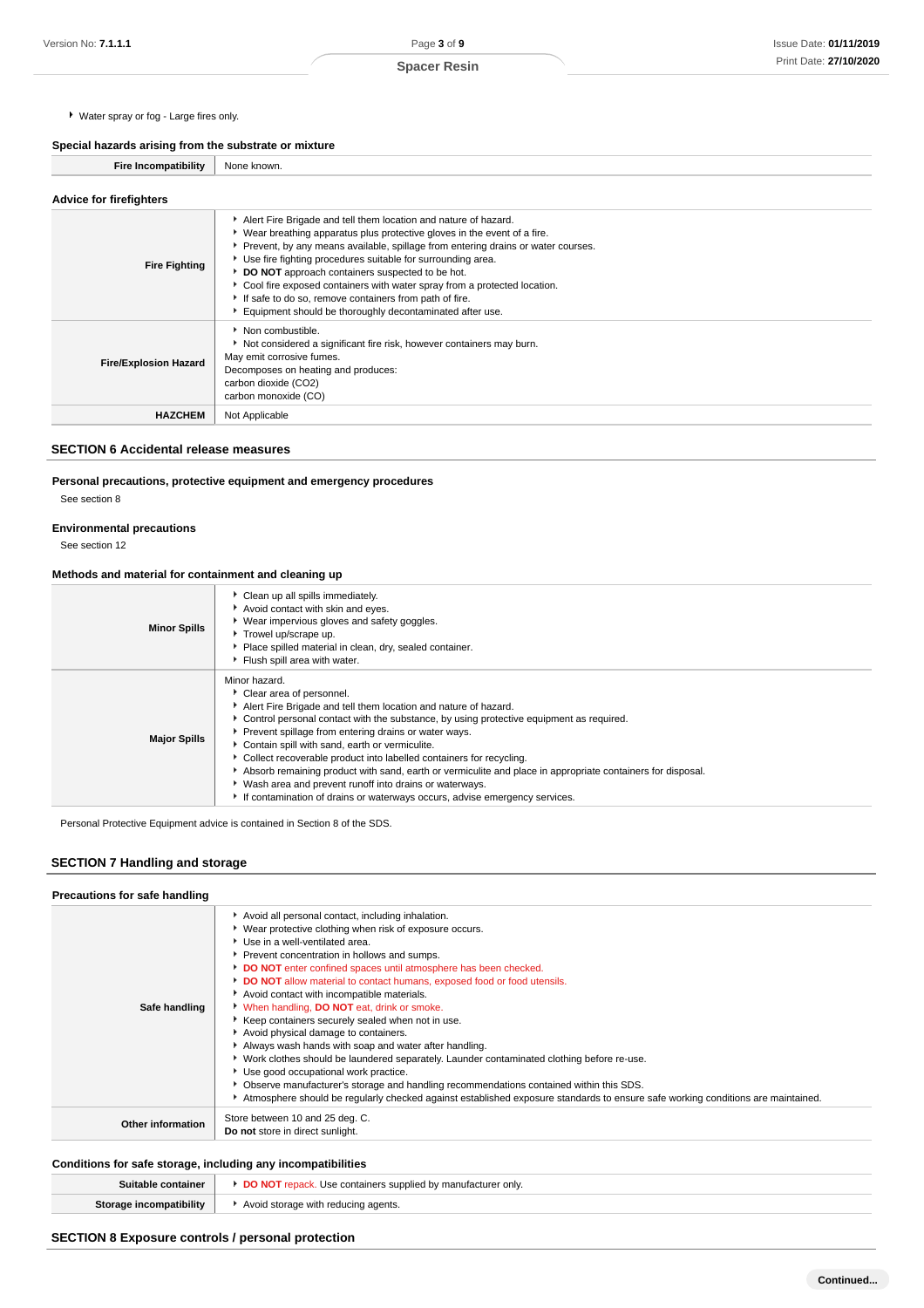### **Control parameters**

# **Occupational Exposure Limits (OEL)**

### **INGREDIENT DATA**

Not Available

### **Emergency Limits**

| Ingredient                           | <b>Material name</b>                                                                                                                                                                                                                                                                     |                | TEEL-1 | TEEL-2      | TEEL-3      |
|--------------------------------------|------------------------------------------------------------------------------------------------------------------------------------------------------------------------------------------------------------------------------------------------------------------------------------------|----------------|--------|-------------|-------------|
| triethylene glycol dimethacrylate    | Methacrylic acid, diester with triethylene glycol; (Polyester TGM3)                                                                                                                                                                                                                      |                |        | 360 mg/m3   | 2,100 mg/m3 |
| diurethane dimethacrylate            | Diurethane dimethacrylate                                                                                                                                                                                                                                                                |                |        | 1,300 mg/m3 | 7,900 mg/m3 |
|                                      |                                                                                                                                                                                                                                                                                          |                |        |             |             |
| Ingredient                           | <b>Original IDLH</b><br><b>Revised IDLH</b>                                                                                                                                                                                                                                              |                |        |             |             |
| triethylene glycol dimethacrylate    | Not Available                                                                                                                                                                                                                                                                            | Not Available  |        |             |             |
| diurethane dimethacrylate            | Not Available<br>Not Available                                                                                                                                                                                                                                                           |                |        |             |             |
| <b>Occupational Exposure Banding</b> |                                                                                                                                                                                                                                                                                          |                |        |             |             |
| Ingredient                           | <b>Occupational Exposure Band Rating</b><br><b>Occupational Exposure Band Limit</b>                                                                                                                                                                                                      |                |        |             |             |
| triethylene glycol dimethacrylate    | E                                                                                                                                                                                                                                                                                        | $\leq 0.1$ ppm |        |             |             |
| diurethane dimethacrylate            | E                                                                                                                                                                                                                                                                                        | $\leq 0.1$ ppm |        |             |             |
| Notes:                               | Occupational exposure banding is a process of assigning chemicals into specific categories or bands based on a chemical's potency and the<br>adverse health outcomes associated with exposure. The output of this process is an occupational exposure band (OEB), which corresponds to a |                |        |             |             |

range of exposure concentrations that are expected to protect worker health.

# **MATERIAL DATA**

**Exposure controls**

|                                     | Engineering controls are used to remove a hazard or place a barrier between the worker and the hazard. Well-designed engineering controls can<br>be highly effective in protecting workers and will typically be independent of worker interactions to provide this high level of protection.<br>The basic types of engineering controls are:<br>Process controls which involve changing the way a job activity or process is done to reduce the risk.<br>Enclosure and/or isolation of emission source which keeps a selected hazard "physically" away from the worker and ventilation that strategically<br>"adds" and "removes" air in the work environment. Ventilation can remove or dilute an air contaminant if designed properly. The design of a<br>ventilation system must match the particular process and chemical or contaminant in use.<br>Employers may need to use multiple types of controls to prevent employee overexposure.<br>General exhaust is adequate under normal operating conditions. Local exhaust ventilation may be required in specific circumstances. If risk of<br>overexposure exists, wear approved respirator. Correct fit is essential to obtain adequate protection. Provide adequate ventilation in warehouse<br>or closed storage areas. Air contaminants generated in the workplace possess varying "escape" velocities which, in turn, determine the "capture<br>velocities" of fresh circulating air required to effectively remove the contaminant.<br>Air Speed:<br>Type of Contaminant:<br>$0.25 - 0.5$ m/s<br>solvent, vapours, degreasing etc., evaporating from tank (in still air).<br>(50-100 f/min)<br>aerosols, fumes from pouring operations, intermittent container filling, low speed conveyer transfers, welding, spray<br>0.5-1 m/s (100-200 |                                     |                               |  |  |
|-------------------------------------|---------------------------------------------------------------------------------------------------------------------------------------------------------------------------------------------------------------------------------------------------------------------------------------------------------------------------------------------------------------------------------------------------------------------------------------------------------------------------------------------------------------------------------------------------------------------------------------------------------------------------------------------------------------------------------------------------------------------------------------------------------------------------------------------------------------------------------------------------------------------------------------------------------------------------------------------------------------------------------------------------------------------------------------------------------------------------------------------------------------------------------------------------------------------------------------------------------------------------------------------------------------------------------------------------------------------------------------------------------------------------------------------------------------------------------------------------------------------------------------------------------------------------------------------------------------------------------------------------------------------------------------------------------------------------------------------------------------------------------------------------------------------------------------------------------|-------------------------------------|-------------------------------|--|--|
| Appropriate engineering<br>controls | drift, plating acid fumes, pickling (released at low velocity into zone of active generation)<br>direct spray, spray painting in shallow booths, drum filling, conveyer loading, crusher dusts, gas discharge (active                                                                                                                                                                                                                                                                                                                                                                                                                                                                                                                                                                                                                                                                                                                                                                                                                                                                                                                                                                                                                                                                                                                                                                                                                                                                                                                                                                                                                                                                                                                                                                                   |                                     | f/min.)<br>1-2.5 m/s (200-500 |  |  |
|                                     | generation into zone of rapid air motion)                                                                                                                                                                                                                                                                                                                                                                                                                                                                                                                                                                                                                                                                                                                                                                                                                                                                                                                                                                                                                                                                                                                                                                                                                                                                                                                                                                                                                                                                                                                                                                                                                                                                                                                                                               |                                     | f/min.)                       |  |  |
|                                     | grinding, abrasive blasting, tumbling, high speed wheel generated dusts (released at high initial velocity into zone of<br>very high rapid air motion).                                                                                                                                                                                                                                                                                                                                                                                                                                                                                                                                                                                                                                                                                                                                                                                                                                                                                                                                                                                                                                                                                                                                                                                                                                                                                                                                                                                                                                                                                                                                                                                                                                                 | $2.5 - 10$ m/s<br>(500-2000 f/min.) |                               |  |  |
|                                     | Within each range the appropriate value depends on:                                                                                                                                                                                                                                                                                                                                                                                                                                                                                                                                                                                                                                                                                                                                                                                                                                                                                                                                                                                                                                                                                                                                                                                                                                                                                                                                                                                                                                                                                                                                                                                                                                                                                                                                                     |                                     |                               |  |  |
|                                     | Lower end of the range                                                                                                                                                                                                                                                                                                                                                                                                                                                                                                                                                                                                                                                                                                                                                                                                                                                                                                                                                                                                                                                                                                                                                                                                                                                                                                                                                                                                                                                                                                                                                                                                                                                                                                                                                                                  | Upper end of the range              |                               |  |  |
|                                     | 1: Room air currents minimal or favourable to capture                                                                                                                                                                                                                                                                                                                                                                                                                                                                                                                                                                                                                                                                                                                                                                                                                                                                                                                                                                                                                                                                                                                                                                                                                                                                                                                                                                                                                                                                                                                                                                                                                                                                                                                                                   | 1: Disturbing room air currents     |                               |  |  |
|                                     | 2: Contaminants of low toxicity or of nuisance value only.                                                                                                                                                                                                                                                                                                                                                                                                                                                                                                                                                                                                                                                                                                                                                                                                                                                                                                                                                                                                                                                                                                                                                                                                                                                                                                                                                                                                                                                                                                                                                                                                                                                                                                                                              | 2: Contaminants of high toxicity    |                               |  |  |
|                                     | 3: Intermittent, low production.                                                                                                                                                                                                                                                                                                                                                                                                                                                                                                                                                                                                                                                                                                                                                                                                                                                                                                                                                                                                                                                                                                                                                                                                                                                                                                                                                                                                                                                                                                                                                                                                                                                                                                                                                                        | 3: High production, heavy use       |                               |  |  |
|                                     | 4: Large hood or large air mass in motion<br>4: Small hood-local control only                                                                                                                                                                                                                                                                                                                                                                                                                                                                                                                                                                                                                                                                                                                                                                                                                                                                                                                                                                                                                                                                                                                                                                                                                                                                                                                                                                                                                                                                                                                                                                                                                                                                                                                           |                                     |                               |  |  |
|                                     | Simple theory shows that air velocity falls rapidly with distance away from the opening of a simple extraction pipe. Velocity generally decreases<br>with the square of distance from the extraction point (in simple cases). Therefore the air speed at the extraction point should be adjusted,<br>accordingly, after reference to distance from the contaminating source. The air velocity at the extraction fan, for example, should be a minimum of<br>1-2 m/s (200-400 f/min) for extraction of solvents generated in a tank 2 meters distant from the extraction point. Other mechanical considerations,<br>producing performance deficits within the extraction apparatus, make it essential that theoretical air velocities are multiplied by factors of 10 or<br>more when extraction systems are installed or used.                                                                                                                                                                                                                                                                                                                                                                                                                                                                                                                                                                                                                                                                                                                                                                                                                                                                                                                                                                          |                                     |                               |  |  |
| <b>Personal protection</b>          |                                                                                                                                                                                                                                                                                                                                                                                                                                                                                                                                                                                                                                                                                                                                                                                                                                                                                                                                                                                                                                                                                                                                                                                                                                                                                                                                                                                                                                                                                                                                                                                                                                                                                                                                                                                                         |                                     |                               |  |  |
| Eye and face protection             | Safety glasses with side shields.<br>Chemical goggles.<br>۰,<br>Contact lenses may pose a special hazard; soft contact lenses may absorb and concentrate irritants. A written policy document, describing<br>the wearing of lenses or restrictions on use, should be created for each workplace or task. This should include a review of lens absorption<br>and adsorption for the class of chemicals in use and an account of injury experience. Medical and first-aid personnel should be trained in<br>their removal and suitable equipment should be readily available. In the event of chemical exposure, begin eye irrigation immediately and<br>remove contact lens as soon as practicable. Lens should be removed at the first signs of eye redness or irritation - lens should be removed in<br>a clean environment only after workers have washed hands thoroughly. [CDC NIOSH Current Intelligence Bulletin 59], [AS/NZS 1336 or<br>national equivalent]                                                                                                                                                                                                                                                                                                                                                                                                                                                                                                                                                                                                                                                                                                                                                                                                                                     |                                     |                               |  |  |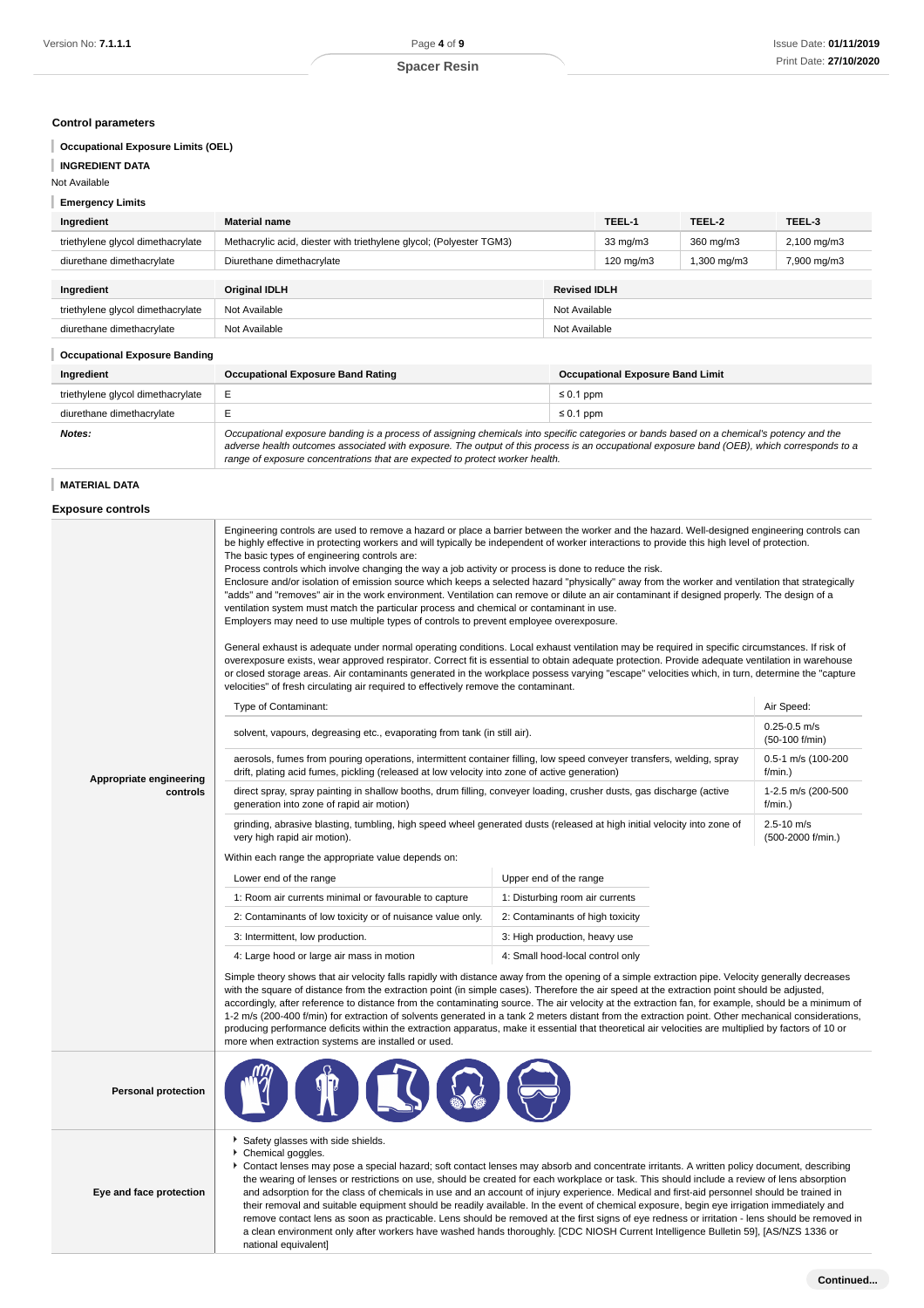#### **Spacer Resin**

| <b>Skin protection</b>       | See Hand protection below                                                                                                          |
|------------------------------|------------------------------------------------------------------------------------------------------------------------------------|
| <b>Hands/feet protection</b> | ▶ Wear chemical protective gloves, e.g. PVC.<br>▶ Wear safety footwear or safety gumboots, e.g. Rubber<br>Rubber Gloves            |
| <b>Body protection</b>       | See Other protection below                                                                                                         |
| Other protection             | No special equipment needed when handling small quantities.<br><b>OTHERWISE:</b><br>• Overalls.<br>Barrier cream.<br>Eyewash unit. |

#### **Respiratory protection**

Type A Filter of sufficient capacity. (AS/NZS 1716 & 1715, EN 143:2000 & 149:2001, ANSI Z88 or national equivalent)

Selection of the Class and Type of respirator will depend upon the level of breathing zone contaminant and the chemical nature of the contaminant. Protection Factors (defined as the ratio of contaminant outside and inside the mask) may also be important.

| Required minimum protection factor | Maximum gas/vapour concentration present in air p.p.m. (by volume) | <b>Half-face Respirator</b> | <b>Full-Face Respirator</b> |
|------------------------------------|--------------------------------------------------------------------|-----------------------------|-----------------------------|
| up to 10                           | 1000                                                               | A-AUS / Class1              | $\overline{\phantom{a}}$    |
| up to 50                           | 1000                                                               |                             | A-AUS / Class 1             |
| up to 50                           | 5000                                                               | Airline                     |                             |
| up to 100                          | 5000                                                               |                             | $A-2$                       |
| up to 100                          | 10000                                                              |                             | $A-3$                       |
| $100+$                             |                                                                    |                             | Airline**                   |

\* - Continuous Flow \*\* - Continuous-flow or positive pressure demand

A(All classes) = Organic vapours, B AUS or B1 = Acid gasses, B2 = Acid gas or hydrogen cyanide(HCN), B3 = Acid gas or hydrogen cyanide(HCN), E = Sulfur dioxide(SO2), G = Agricultural chemicals, K = Ammonia(NH3), Hg = Mercury, NO = Oxides of nitrogen, MB = Methyl bromide, AX = Low boiling point organic compounds(below 65 degC)

### **SECTION 9 Physical and chemical properties**

**Information on basic physical and chemical properties**

| Appearance                                      | Blue coloured viscous paste, with ester like odour, does not mix with water. |                                            |                |
|-------------------------------------------------|------------------------------------------------------------------------------|--------------------------------------------|----------------|
|                                                 |                                                                              |                                            |                |
| <b>Physical state</b>                           | Free-flowing Paste                                                           | Relative density (Water = 1)               | Not Available  |
| Odour                                           | Not Available                                                                | Partition coefficient n-octanol<br>/ water | Not Available  |
| <b>Odour threshold</b>                          | Not Available                                                                | Auto-ignition temperature (°C)             | Not Available  |
| pH (as supplied)                                | Not Available                                                                | <b>Decomposition temperature</b>           | Not Available  |
| Melting point / freezing point<br>(°C)          | Not Available                                                                | Viscosity (cSt)                            | Not Available  |
| Initial boiling point and boiling<br>range (°C) | Not Available                                                                | Molecular weight (g/mol)                   | Not Applicable |
| Flash point (°C)                                | Not Available                                                                | <b>Taste</b>                               | Not Available  |
| <b>Evaporation rate</b>                         | Not Available                                                                | <b>Explosive properties</b>                | Not Available  |
| Flammability                                    | Not Available                                                                | <b>Oxidising properties</b>                | Not Available  |
| Upper Explosive Limit (%)                       | Not Available                                                                | Surface Tension (dyn/cm or<br>mN/m         | Not Available  |
| Lower Explosive Limit (%)                       | Not Available                                                                | <b>Volatile Component (%vol)</b>           | Not Available  |
| Vapour pressure (kPa)                           | Not Available                                                                | Gas group                                  | Not Available  |
| Solubility in water                             | Immiscible                                                                   | pH as a solution (1%)                      | Not Available  |
| Vapour density (Air = 1)                        | Not Available                                                                | VOC g/L                                    | Not Available  |

### **SECTION 10 Stability and reactivity**

| Reactivity                                 | See section 7                                                             |
|--------------------------------------------|---------------------------------------------------------------------------|
| <b>Chemical stability</b>                  | Product is considered stable and hazardous polymerisation will not occur. |
| Possibility of hazardous<br>reactions      | See section 7                                                             |
| <b>Conditions to avoid</b>                 | See section 7                                                             |
| Incompatible materials                     | See section 7                                                             |
| <b>Hazardous decomposition</b><br>products | See section 5                                                             |

### **SECTION 11 Toxicological information**

#### **Information on toxicological effects**

|         | The material is not thought to pr |
|---------|-----------------------------------|
| Inhaled | models). Nevertheless, good hy    |

The material is not thought to produce adverse health effects or irritation of the respiratory tract (as classified by EC Directives using animal giene practice requires that exposure be kept to a minimum and that suitable control measures be used in an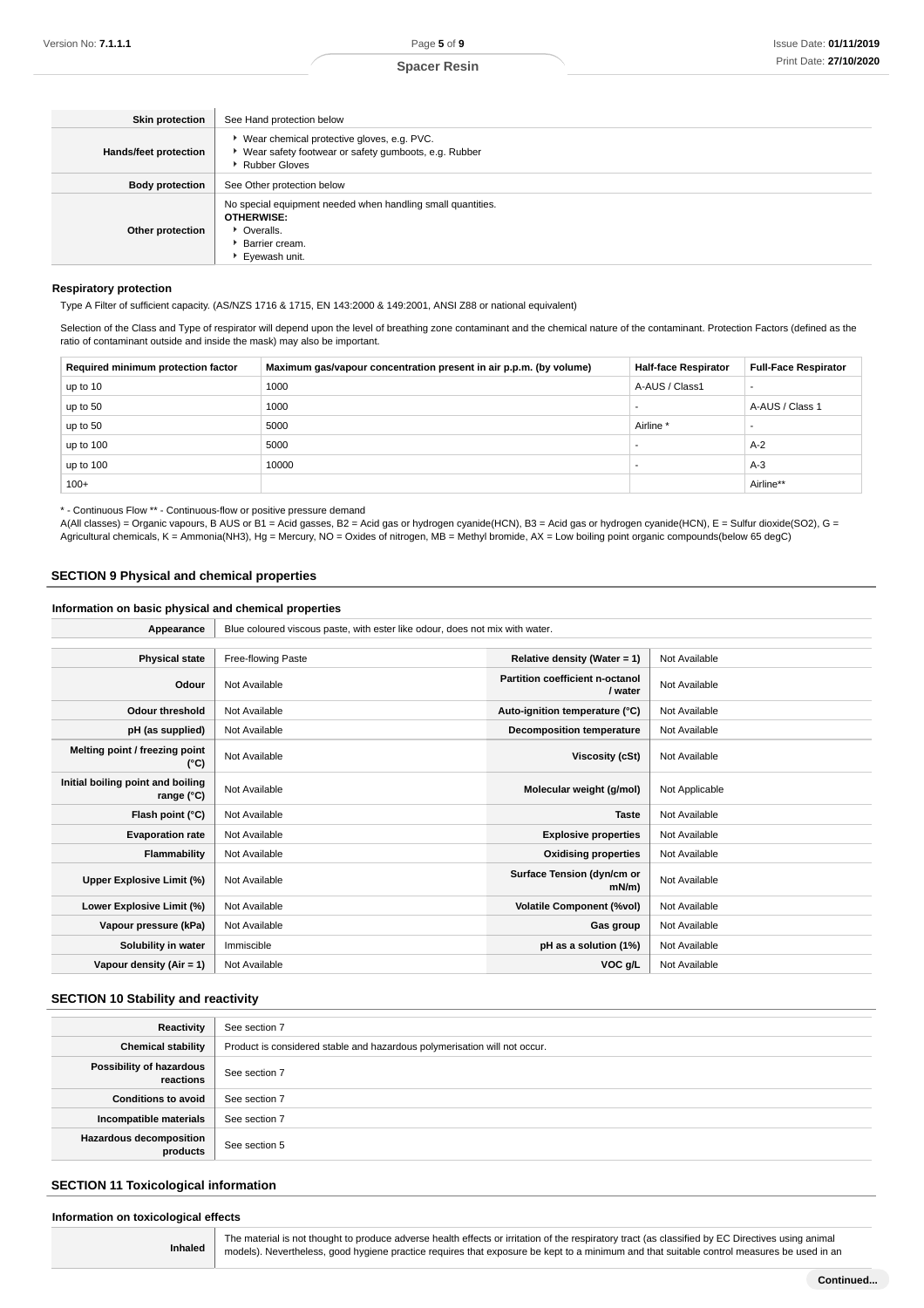#### **Spacer Resin**

|                                      | occupational setting.                                                                                                                                                                                                                                                                                                                                                                                                                                                                                                                                                                                                                                                                                                                                                                                                                                                                                 |                                                                                                                                        |  |
|--------------------------------------|-------------------------------------------------------------------------------------------------------------------------------------------------------------------------------------------------------------------------------------------------------------------------------------------------------------------------------------------------------------------------------------------------------------------------------------------------------------------------------------------------------------------------------------------------------------------------------------------------------------------------------------------------------------------------------------------------------------------------------------------------------------------------------------------------------------------------------------------------------------------------------------------------------|----------------------------------------------------------------------------------------------------------------------------------------|--|
| Ingestion                            | The material has NOT been classified by EC Directives or other classification systems as "harmful by ingestion". This is because of the lack of<br>corroborating animal or human evidence. The material may still be damaging to the health of the individual, following ingestion, especially where<br>pre-existing organ (e.g liver, kidney) damage is evident. Present definitions of harmful or toxic substances are generally based on doses<br>producing mortality rather than those producing morbidity (disease, ill-health). Gastrointestinal tract discomfort may produce nausea and<br>vomiting. In an occupational setting however, ingestion of insignificant quantities is not thought to be cause for concern.                                                                                                                                                                         |                                                                                                                                        |  |
| <b>Skin Contact</b>                  | Limited evidence exists, or practical experience predicts, that the material either produces inflammation of the skin in a substantial number of<br>individuals following direct contact, and/or produces significant inflammation when applied to the healthy intact skin of animals, for up to four<br>hours, such inflammation being present twenty-four hours or more after the end of the exposure period. Skin irritation may also be present after<br>prolonged or repeated exposure; this may result in a form of contact dermatitis (nonallergic). The dermatitis is often characterised by skin<br>redness (erythema) and swelling (oedema) which may progress to blistering (vesiculation), scaling and thickening of the epidermis. At the<br>microscopic level there may be intercellular oedema of the spongy layer of the skin (spongiosis) and intracellular oedema of the epidermis. |                                                                                                                                        |  |
| Eye                                  | Limited evidence exists, or practical experience suggests, that the material may cause eye irritation in a substantial number of individuals and/or<br>is expected to produce significant ocular lesions which are present twenty-four hours or more after instillation into the eye(s) of experimental<br>animals. Repeated or prolonged eye contact may cause inflammation characterised by temporary redness (similar to windburn) of the conjunctiva<br>(conjunctivitis); temporary impairment of vision and/or other transient eye damage/ulceration may occur.                                                                                                                                                                                                                                                                                                                                  |                                                                                                                                        |  |
| <b>Chronic</b>                       | Practical experience shows that skin contact with the material is capable either of inducing a sensitisation reaction in a substantial number of<br>individuals, and/or of producing a positive response in experimental animals.                                                                                                                                                                                                                                                                                                                                                                                                                                                                                                                                                                                                                                                                     |                                                                                                                                        |  |
|                                      | <b>TOXICITY</b>                                                                                                                                                                                                                                                                                                                                                                                                                                                                                                                                                                                                                                                                                                                                                                                                                                                                                       | <b>IRRITATION</b>                                                                                                                      |  |
| <b>Spacer Resin</b>                  | Not Available                                                                                                                                                                                                                                                                                                                                                                                                                                                                                                                                                                                                                                                                                                                                                                                                                                                                                         | Not Available                                                                                                                          |  |
|                                      | <b>TOXICITY</b>                                                                                                                                                                                                                                                                                                                                                                                                                                                                                                                                                                                                                                                                                                                                                                                                                                                                                       | <b>IRRITATION</b>                                                                                                                      |  |
| triethylene glycol<br>dimethacrylate | Oral (mouse) LD50: 10750 mg/kg <sup>[2]</sup>                                                                                                                                                                                                                                                                                                                                                                                                                                                                                                                                                                                                                                                                                                                                                                                                                                                         | Eye: no adverse effect observed (not irritating)[1]                                                                                    |  |
|                                      | Oral (rat) LD50: 10837 mg/kg <sup>[2]</sup>                                                                                                                                                                                                                                                                                                                                                                                                                                                                                                                                                                                                                                                                                                                                                                                                                                                           | Skin: no adverse effect observed (not irritating)[1]                                                                                   |  |
|                                      | <b>TOXICITY</b>                                                                                                                                                                                                                                                                                                                                                                                                                                                                                                                                                                                                                                                                                                                                                                                                                                                                                       | <b>IRRITATION</b>                                                                                                                      |  |
| diurethane dimethacrylate            | Not Available                                                                                                                                                                                                                                                                                                                                                                                                                                                                                                                                                                                                                                                                                                                                                                                                                                                                                         | Eye: no adverse effect observed (not irritating)[1]                                                                                    |  |
|                                      |                                                                                                                                                                                                                                                                                                                                                                                                                                                                                                                                                                                                                                                                                                                                                                                                                                                                                                       | Skin: no adverse effect observed (not irritating)[1]                                                                                   |  |
| Legend:                              |                                                                                                                                                                                                                                                                                                                                                                                                                                                                                                                                                                                                                                                                                                                                                                                                                                                                                                       | 1. Value obtained from Europe ECHA Registered Substances - Acute toxicity 2.* Value obtained from manufacturer's SDS. Unless otherwise |  |

specified data extracted from RTECS - Register of Toxic Effect of chemical Substances

\* Possible carcinogen; possible sensitizer; possible irreversible effects \* Polysciences MSDS The skin sensitising potential of the test substance was investigated in a Local Lymph Node Assay (LLNA) in mice according to OECD Guideline 429 and in compliance with GLP (Vogel, 2009). The highest technically achievable test substance concentration was 50% (w/w) in dimethylformamide. To determine the highest non-irritant test concentration, a pre-test was performed in two animals. Two mice were treated with concentrations of 25 and 50% each on three consecutive days. No signs of irritation or systemic toxicity were observed at the tested concentrations. In the main study, four female CBA/CaOlaHsd mice per test group were treated with the test substance at concentrations of 10, 25 and 50% (w/w) in dimethylformamide or with vehicle alone for three consecutive days by open application on the ears (25 µL/ear). Three days after the last exposure, all animals were injected with 3H-methyl thymidine and approximately after five hours the draining (auricular) lymph nodes were excised and pooled for each test group. After precipitating the DNA of the lymph node cells, radioactivity measurements were performed. Treatment with test substance concentrations of 10, 25 and 50% (w/w) in dimethylformamide resulted in DPM values per lymph node of 1266.3, 1363.5 and 3562.1, respectively. The SI values calculated for the substance concentrations 10, 25 and 50% were 1.58, 1.70 and 4.44, respectively. The EC3 value was calculated to be 36.9%. Based on the results, the test substance was regarded as a skin sensitizer under the conditions of the test. Repeat Dose Toxicity: NOAEL = 100 mg/kg bw/day for males NOAEL = 300 mg/kg bw/day for females The lowest observed adverse effect level (LOAEL) in male animals is 300 mg/kg bw/day. According to Annex I of Regulation (EC) No 1272/2008 classification as STOT RE Category 2 is applicable, when significant toxic effects observed in a 90-day repeated-dose study conducted in experimental animals are seen to occur within the guidance value ranges of 10 < C = 100 mg/kg bw/day. These guidance values can be used as a basis to extrapolate equivalent guidance values for toxicity studies of greater or lesser duration, using dose/exposure time extrapolation similar to Habers rule for inhalation, which states essentially that the effective dose is directly proportional to the exposure concentration and the duration of exposure. The assessment shall be done on a case-by- case basis; for a 28-day study the guidance value is increased by a factor of three. The available repeated dose toxicity study was conducted in combination with the reproductive/developmental toxicity screening test. Male animals were exposed to the test substance for 56 days. Thus, the guidance value is increased by a factor of 1.6 leading to a guidance value range of 16 < C = 160 mg/kg bw/day for a classification as STOT RE Category 2. The LOAEL of 300 mg/kg/bw/day in the present study is above the guidance value for a classification with regard to repeated exposure. Thus, the available data on oral repeated dose toxicity do not meet the criteria for classification according to Regulation (EC) No 1272/2008, and is therefore conclusive but not sufficient for classification. Genetic toxicity: The available data on genetic toxicity are not sufficient for classification according to Regulation (EC) No 1272/2008. Gene mutation in bacteria A bacterial gene mutation assay with the test substance was performed in accordance with OECD Guideline 471 and in compliance with GLP (Paulus, 2009). In two independent experiments, the Salmonella typhimurium strains TA 97a, TA 98, TA 100, TA 102 and TA 1535 were exposed to the test substance dissolved in DMSO using either the preincubation or the plate incorporation method. Test substance concentrations of 50, 150, 500, 1501 and 5004 µg/plate were selected for the plate incorporation test with and without metabolic activation. In the second experiment, 312, 624, 1247, 2493 and 4986 µg/plate were selected for the preincubation method with and without metabolic activation. No signs of cytotoxicity were observed up to and including the limit concentration. Up to 5000 µg/plate, the test substance did not induce an increase in the mutation frequency of the tester strains in the presence and absence of a metabolic activation system. The determined vehicle values for the spontaneous revertants of the controls and all positive control values were within the range of historical data. Under the conditions of this experiment, the test substance did not show mutagenicity in the selected S. typhimurium strains in the presence and absence of metabolic activation. In vitro cytogenicity An in vitro micronucleus assay was performed with the test substance (Schweikl, 2001). In two independent experiments, Chinese hamster lung fibroblasts were exposed to the test substance dissolved in DMSO at concentrations of 11.75, 23.5, 35.25 µg/mL for 24 h in the absence of metabolic activation. Cytotoxicity of the test substance was observed and the TC50 value was assessed to be 24 µg/mL. At cytotoxic concentration levels of the test substance (= 24 µg/mL) the numbers of micronuclei were slightly increased in the absence of metabolic activation. Ethyl methanesulphonate was used as positive control and produced a distinct increase in micronuclei frequency indicating that the test conditions were adequate. Under the conditions of this experiment, the potential of the test substance to induce micronuclei is equivocal. In vitro mutagenicity in mammalian cells An in vitro HPRT assay was performed with the test substance (Schweikl, 1998). In three replicate cultures Chinese hamster lung fibroblasts were exposed to the test substance dissolved in DMSO at concentrations of 11.75, 23.5, 35.25 µg/mL for 24 h in the absence of metabolic activation. Cytotoxicity of the test substance was observed at concentrations = 23.5 µg/mL. No mutagenic activity of UDMA was detected. Ethyl methanesulphonate was used as positive control and produced a distinct increase in mutant frequency indicating that the test conditions were adequate. Thus, under the conditions of this experiment, the test substance did not show mutagenicity in V79 cells without metabolic activation. Due to the positive result in the in vitro micronucleus test without metabolic activation at cytotoxic concentrations a micronucleus test in vivo should be conducted to conclude

**DIURETHANE DIMETHACRYLATE**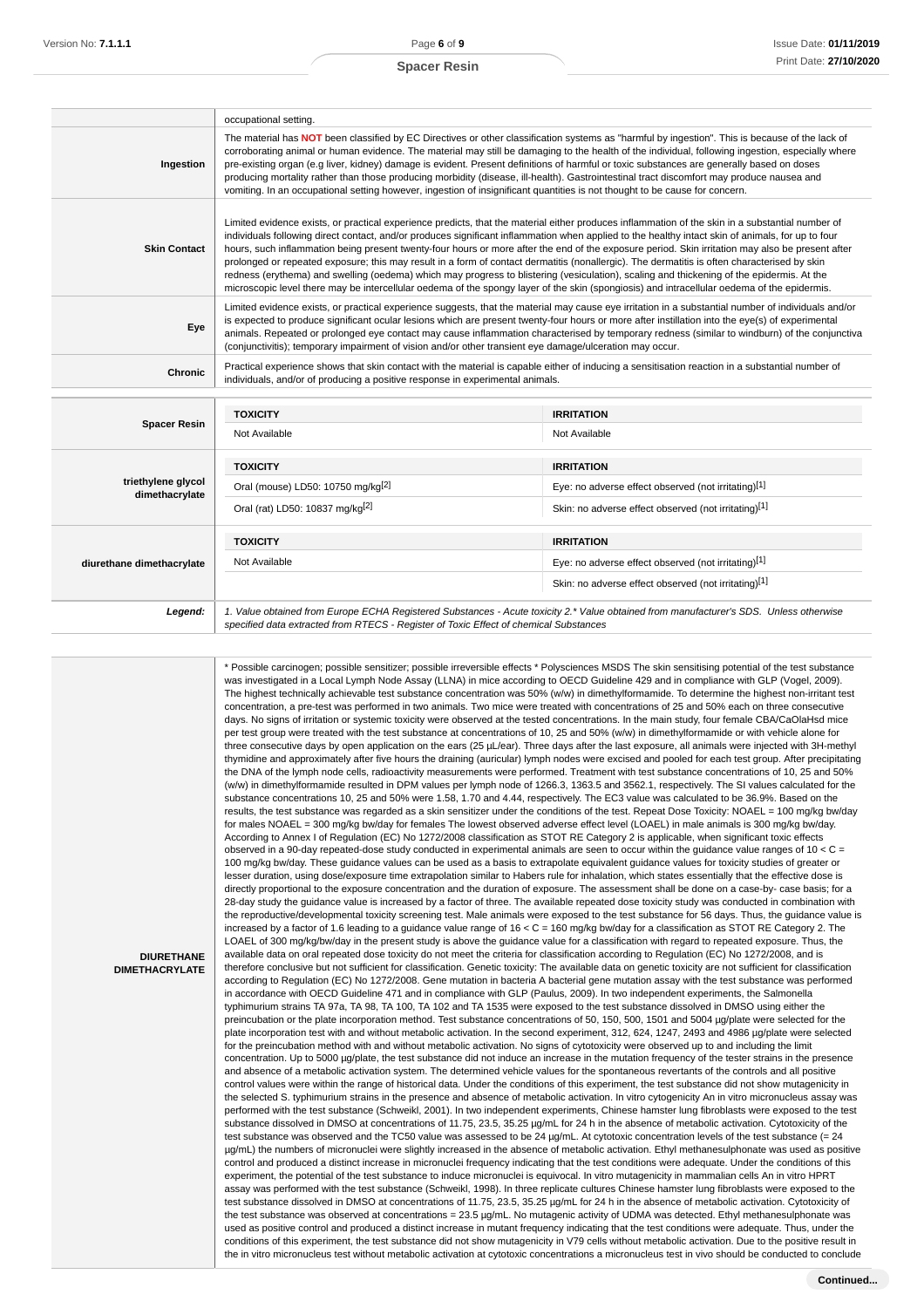|  |  | Spacer Resin |
|--|--|--------------|
|--|--|--------------|

|                                                                                                        | on genotoxic potential of the test substance. Reproductive toxicity: The available data on toxicity to reproduction do not meet the criteria for<br>classification according to Regulation (EC) 1272/2008, and are therefore conclusive but not sufficient for classification. reproductive toxicity:<br>NOAEL >= 1000 mg/kg bw/day for males and females of the parental generation systemic toxicity: NOAEL = 100 mg/kg bw/day for males and<br>300 mg/kg bw/day for females of the parental generation A reliable sub-acute study regarding reproductive/developmental toxicity is available for<br>the test substance. The potential reproductive or developmental toxicity of the test substance was assessed in a sub-acute combined repeated<br>dose toxicity study with the reproductive/developmental toxicity screening test in Hsd.Han: Wistar rats performed according to OECD Guideline<br>422 and in compliance with GLP. Three groups of 12 male and 12 female rats received the test substance in polyethylene glycol as vehicle at<br>doses of 100, 300 or 600 mg/kg bw/day orally via gavage at concentrations of 0, 25, 75 and 150 mg/mL corresponding to a 4 mL/kg bw dosing<br>volume. A control group of 12 animals/sex received the vehicle only. In addition, 5 animals/sex were added to the control and high dose group to<br>assess the reversibility of any effects observed at the high dose level (recovery group). All animals of the parental generation were dosed prior to<br>mating (14 days) and throughout mating. In addition, males received the test item or vehicle after mating up to the day before necropsy<br>(altogether for 56 days). Females were additionally exposed through the gestation period and up to lactation days 13 - 21, i.e. up to the day<br>before necropsy (altogether for 56, 57 or 64 days). Observations included mortality, clinical signs, body weight, food consumption, mating,<br>pregnancy and delivery process, lactation as well as development of offspring. The dams were allowed to litter, and rear their offspring up to day<br>thereafter. Blood samples were collected for determination of serum levels of thyroid hormones (T4) from all pups per litter at termination on<br>post-natal day 13. No adverse effect on mortality, clinical signs, body weight or necropsy findings were detected in the offspring terminated as<br>scheduled. Thyroid homone levels (T4) in pups on post-natal day 13 were not affected. The anogenital distance (male and female) or nipple<br>retention (male) was not affected due to treatment with the test substance. For the parental animals pale livers and histopathological changes in<br>the liver (hepatic lipidosis) were observed at 300 mg/kg bw/day for males and 1000 mg/kg bw/day for females. Thus, under the conditions of this<br>study, the NOAEL of the test substance for systemic toxicity of the parental generation following oral administration via gavage for 56 days is 100<br>mg/kg bw/day in male Wistar rats. The corresponding NOAEL in female Wistar rats following oral administration via gavage for 56, 57 or 64 days<br>is 300 mg/kg bw/day. The corresponding NOAEL for the offspring is 1000 mg/kg bw/day. * REACh Dossier<br>UV (ultraviolet)/ EB (electron beam) acrylates are generally of low toxicity<br>UV/EB acrylates are divided into two groups; "stenomeric" and "eurymeric" acrylates.<br>The first group consists of well-defined acrylates which can be described by a simple idealised chemical; they are low molecular weight species<br>with a very narrow weight distribution profile.<br>The eurymeric acrylates cannot be described by an idealised structure and may differ fundamentally between various suppliers; they are of<br>relatively high molecular weigh and possess a wide weight distribution.<br>Stenomeric acrylates are usually more hazardous than the eurymeric substances. Stenomeric acrylates are also well defined which allows<br>comparison and exchange of toxicity data - this allows more accurate classification.<br>The stenomerics cannot be classified as a group; they exhibit substantial variation.<br>Based on the available oncogenicity data and without a better understanding of the carcinogenic mechanism the Health and Environmental<br>Review Division (HERD), Office of Toxic Substances (OTS), of the US EPA previously concluded that all chemicals that contain the acrylate or<br>methacrylate moiety (CH2=CHCOO or CH2=C(CH3)COO) should be considered to be a carcinogenic hazard unless shown otherwise by<br>adequate testing.<br>This position has now been revised and acrylates and methacrylates are no longer de facto carcinogens.<br>Where no "official" classification for acrylates and methacrylates exists, there has been cautious attempts to create classifications in the absence<br>of contrary evidence. For example<br>Monalkyl or monoarylesters of acrylic acids should be classified as R36/37/38 and R51/53<br>Monoalkyl or monoaryl esters of methacrylic acid should be classified as R36/37/38 |                                                                  | 13 post-partum. Litters were weighed and offspring were observed for possible abnormalities and were euthanized on post-natal day 13 or shortly |
|--------------------------------------------------------------------------------------------------------|------------------------------------------------------------------------------------------------------------------------------------------------------------------------------------------------------------------------------------------------------------------------------------------------------------------------------------------------------------------------------------------------------------------------------------------------------------------------------------------------------------------------------------------------------------------------------------------------------------------------------------------------------------------------------------------------------------------------------------------------------------------------------------------------------------------------------------------------------------------------------------------------------------------------------------------------------------------------------------------------------------------------------------------------------------------------------------------------------------------------------------------------------------------------------------------------------------------------------------------------------------------------------------------------------------------------------------------------------------------------------------------------------------------------------------------------------------------------------------------------------------------------------------------------------------------------------------------------------------------------------------------------------------------------------------------------------------------------------------------------------------------------------------------------------------------------------------------------------------------------------------------------------------------------------------------------------------------------------------------------------------------------------------------------------------------------------------------------------------------------------------------------------------------------------------------------------------------------------------------------------------------------------------------------------------------------------------------------------------------------------------------------------------------------------------------------------------------------------------------------------------------------------------------------------------------------------------------------------------------------------------------------------------------------------------------------------------------------------------------------------------------------------------------------------------------------------------------------------------------------------------------------------------------------------------------------------------------------------------------------------------------------------------------------------------------------------------------------------------------------------------------------------------------------------------------------------------------------------------------------------------------------------------------------------------------------------------------------------------------------------------------------------------------------------------------------------------------------------------------------------------------------------------------------------------------------------------------------------------------------------------------------------------------------------------------------------------------------------------------------------------------------------------------------------------------------------------------------------------------------------------------------------------------------------------------------------------------------------------------------------------------------------------------------------------------------------------------------------------------------------------------------------------------------------------------------------------------------------------------------------------------------------------------------------------------------------------------------------------------------------------------------------------------------------------------------------------------------------------------------------------------------------------------------------------------------------------------------------------------------------------------------------------------------------------------------------------------------------------------------------------------------------------------------------------------------------------------------------------------------------------------------------------------------------------------------------------------------------------------------------------------------------------------------------------------------------------------------------------------------------------------------------------------|------------------------------------------------------------------|-------------------------------------------------------------------------------------------------------------------------------------------------|
| <b>TRIETHYLENE GLYCOL</b><br><b>DIMETHACRYLATE &amp;</b><br><b>DIURETHANE</b><br><b>DIMETHACRYLATE</b> | The following information refers to contact allergens as a group and may not be specific to this product.<br>Contact allergies quickly manifest themselves as contact eczema, more rarely as urticaria or Quincke's oedema. The pathogenesis of contact<br>eczema involves a cell-mediated (T lymphocytes) immune reaction of the delayed type. Other allergic skin reactions, e.g. contact urticaria,<br>involve antibody-mediated immune reactions. The significance of the contact allergen is not simply determined by its sensitisation potential: the<br>distribution of the substance and the opportunities for contact with it are equally important. A weakly sensitising substance which is widely<br>distributed can be a more important allergen than one with stronger sensitising potential with which few individuals come into contact. From a<br>clinical point of view, substances are noteworthy if they produce an allergic test reaction in more than 1% of the persons tested.<br>Asthma-like symptoms may continue for months or even years after exposure to the material ceases. This may be due to a non-allergenic<br>condition known as reactive airways dysfunction syndrome (RADS) which can occur following exposure to high levels of highly irritating<br>compound. Key criteria for the diagnosis of RADS include the absence of preceding respiratory disease, in a non-atopic individual, with abrupt<br>onset of persistent asthma-like symptoms within minutes to hours of a documented exposure to the irritant. A reversible airflow pattern, on<br>spirometry, with the presence of moderate to severe bronchial hyperreactivity on methacholine challenge testing and the lack of minimal<br>lymphocytic inflammation, without eosinophilia, have also been included in the criteria for diagnosis of RADS. RADS (or asthma) following an<br>irritating inhalation is an infrequent disorder with rates related to the concentration of and duration of exposure to the irritating substance.<br>Industrial bronchitis, on the other hand, is a disorder that occurs as result of exposure due to high concentrations of irritating substance (often<br>particulate in nature) and is completely reversible after exposure ceases. The disorder is characterised by dyspnea, cough and mucus<br>production.                                                                                                                                                                                                                                                                                                                                                                                                                                                                                                                                                                                                                                                                                                                                                                                                                                                                                                                                                                                                                                                                                                                                                                                                                                                                                                                                                                                                                                                                                                                                                                                                                                                                                                                                                                                                                                                                                                                                                                                                                                                                                                                                                                                                                                                                                                                                                                                                                                                                                                                                                                                                                                                                                                                                                                                                            |                                                                  |                                                                                                                                                 |
| <b>DIURETHANE</b><br><b>DIMETHACRYLATE</b>                                                             | Combined repeated dose toxicity study with the reproduction/developmental toxicity screening test, oral (OECD 422), rat:                                                                                                                                                                                                                                                                                                                                                                                                                                                                                                                                                                                                                                                                                                                                                                                                                                                                                                                                                                                                                                                                                                                                                                                                                                                                                                                                                                                                                                                                                                                                                                                                                                                                                                                                                                                                                                                                                                                                                                                                                                                                                                                                                                                                                                                                                                                                                                                                                                                                                                                                                                                                                                                                                                                                                                                                                                                                                                                                                                                                                                                                                                                                                                                                                                                                                                                                                                                                                                                                                                                                                                                                                                                                                                                                                                                                                                                                                                                                                                                                                                                                                                                                                                                                                                                                                                                                                                                                                                                                                                                                                                                                                                                                                                                                                                                                                                                                                                                                                                                                                                         |                                                                  |                                                                                                                                                 |
|                                                                                                        |                                                                                                                                                                                                                                                                                                                                                                                                                                                                                                                                                                                                                                                                                                                                                                                                                                                                                                                                                                                                                                                                                                                                                                                                                                                                                                                                                                                                                                                                                                                                                                                                                                                                                                                                                                                                                                                                                                                                                                                                                                                                                                                                                                                                                                                                                                                                                                                                                                                                                                                                                                                                                                                                                                                                                                                                                                                                                                                                                                                                                                                                                                                                                                                                                                                                                                                                                                                                                                                                                                                                                                                                                                                                                                                                                                                                                                                                                                                                                                                                                                                                                                                                                                                                                                                                                                                                                                                                                                                                                                                                                                                                                                                                                                                                                                                                                                                                                                                                                                                                                                                                                                                                                                  |                                                                  |                                                                                                                                                 |
| <b>Acute Toxicity</b>                                                                                  | ×<br>✔                                                                                                                                                                                                                                                                                                                                                                                                                                                                                                                                                                                                                                                                                                                                                                                                                                                                                                                                                                                                                                                                                                                                                                                                                                                                                                                                                                                                                                                                                                                                                                                                                                                                                                                                                                                                                                                                                                                                                                                                                                                                                                                                                                                                                                                                                                                                                                                                                                                                                                                                                                                                                                                                                                                                                                                                                                                                                                                                                                                                                                                                                                                                                                                                                                                                                                                                                                                                                                                                                                                                                                                                                                                                                                                                                                                                                                                                                                                                                                                                                                                                                                                                                                                                                                                                                                                                                                                                                                                                                                                                                                                                                                                                                                                                                                                                                                                                                                                                                                                                                                                                                                                                                           | Carcinogenicity                                                  | ×                                                                                                                                               |
| <b>Skin Irritation/Corrosion</b>                                                                       | ✔                                                                                                                                                                                                                                                                                                                                                                                                                                                                                                                                                                                                                                                                                                                                                                                                                                                                                                                                                                                                                                                                                                                                                                                                                                                                                                                                                                                                                                                                                                                                                                                                                                                                                                                                                                                                                                                                                                                                                                                                                                                                                                                                                                                                                                                                                                                                                                                                                                                                                                                                                                                                                                                                                                                                                                                                                                                                                                                                                                                                                                                                                                                                                                                                                                                                                                                                                                                                                                                                                                                                                                                                                                                                                                                                                                                                                                                                                                                                                                                                                                                                                                                                                                                                                                                                                                                                                                                                                                                                                                                                                                                                                                                                                                                                                                                                                                                                                                                                                                                                                                                                                                                                                                | Reproductivity                                                   | ×<br>✔                                                                                                                                          |
| <b>Serious Eye Damage/Irritation</b><br><b>Respiratory or Skin</b><br>sensitisation                    | ✔                                                                                                                                                                                                                                                                                                                                                                                                                                                                                                                                                                                                                                                                                                                                                                                                                                                                                                                                                                                                                                                                                                                                                                                                                                                                                                                                                                                                                                                                                                                                                                                                                                                                                                                                                                                                                                                                                                                                                                                                                                                                                                                                                                                                                                                                                                                                                                                                                                                                                                                                                                                                                                                                                                                                                                                                                                                                                                                                                                                                                                                                                                                                                                                                                                                                                                                                                                                                                                                                                                                                                                                                                                                                                                                                                                                                                                                                                                                                                                                                                                                                                                                                                                                                                                                                                                                                                                                                                                                                                                                                                                                                                                                                                                                                                                                                                                                                                                                                                                                                                                                                                                                                                                | <b>STOT - Single Exposure</b><br><b>STOT - Repeated Exposure</b> | ×                                                                                                                                               |
| <b>Mutagenicity</b>                                                                                    | ×                                                                                                                                                                                                                                                                                                                                                                                                                                                                                                                                                                                                                                                                                                                                                                                                                                                                                                                                                                                                                                                                                                                                                                                                                                                                                                                                                                                                                                                                                                                                                                                                                                                                                                                                                                                                                                                                                                                                                                                                                                                                                                                                                                                                                                                                                                                                                                                                                                                                                                                                                                                                                                                                                                                                                                                                                                                                                                                                                                                                                                                                                                                                                                                                                                                                                                                                                                                                                                                                                                                                                                                                                                                                                                                                                                                                                                                                                                                                                                                                                                                                                                                                                                                                                                                                                                                                                                                                                                                                                                                                                                                                                                                                                                                                                                                                                                                                                                                                                                                                                                                                                                                                                                | <b>Aspiration Hazard</b>                                         | ×                                                                                                                                               |
|                                                                                                        |                                                                                                                                                                                                                                                                                                                                                                                                                                                                                                                                                                                                                                                                                                                                                                                                                                                                                                                                                                                                                                                                                                                                                                                                                                                                                                                                                                                                                                                                                                                                                                                                                                                                                                                                                                                                                                                                                                                                                                                                                                                                                                                                                                                                                                                                                                                                                                                                                                                                                                                                                                                                                                                                                                                                                                                                                                                                                                                                                                                                                                                                                                                                                                                                                                                                                                                                                                                                                                                                                                                                                                                                                                                                                                                                                                                                                                                                                                                                                                                                                                                                                                                                                                                                                                                                                                                                                                                                                                                                                                                                                                                                                                                                                                                                                                                                                                                                                                                                                                                                                                                                                                                                                                  |                                                                  |                                                                                                                                                 |

**Legend:**  $\mathbf{X}$  – Data either not available or does not fill the criteria for classification

– Data available to make classification

# **SECTION 12 Ecological information**

#### **Toxicity Spacer Resin Endpoint Test Duration (hr) Species Value Source** Not<br>Available Not Not Not Available Not Available Not Available Not Available Not Available Not Available Not Ava Available Not Available **triethylene glycol dimethacrylate Endpoint Test Duration (hr) Species Value Source** LC50 96 Fish 16.4mg/L 2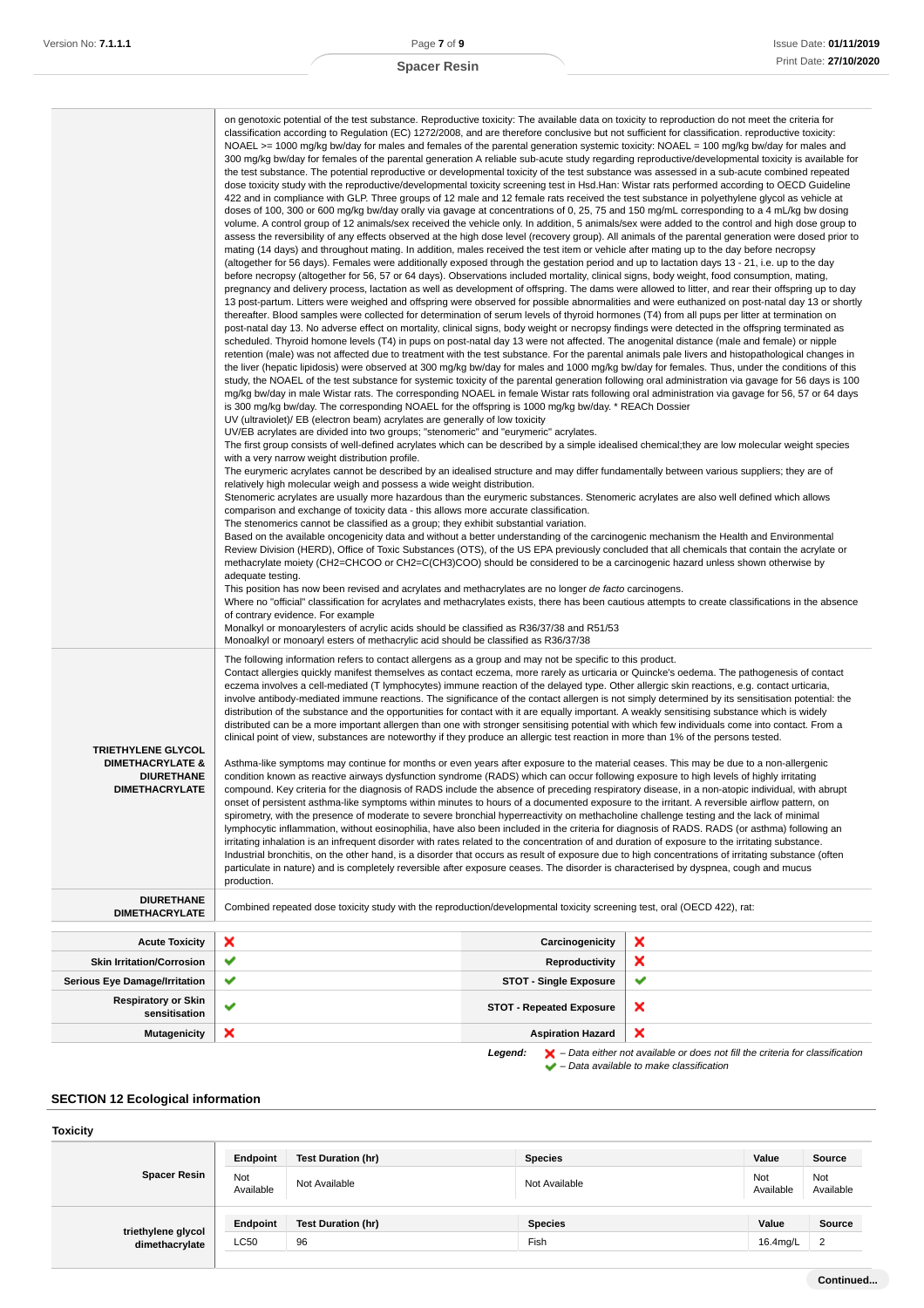|                           | EC50        | 72                                                                                                                                            | Algae or other aquatic plants | 72.8mg/L           | 2              |
|---------------------------|-------------|-----------------------------------------------------------------------------------------------------------------------------------------------|-------------------------------|--------------------|----------------|
|                           | <b>NOEC</b> | 72                                                                                                                                            | Algae or other aquatic plants | 18.6mg/L           | 2              |
|                           | Endpoint    | <b>Test Duration (hr)</b>                                                                                                                     | <b>Species</b>                | Value              | Source         |
| diurethane dimethacrylate | <b>LC50</b> | 96                                                                                                                                            | Fish                          | $10.1$ mg/L        | 2              |
|                           | EC50        | 48                                                                                                                                            | Crustacea                     | >0.001-0.2mg/L     | 2              |
|                           | EC50        | 72                                                                                                                                            | Algae or other aguatic plants | $>0.68$ mg/L       | $\overline{2}$ |
|                           | EC100       | 24                                                                                                                                            | Crustacea                     | >0.001-0.2mg/L     | $\overline{2}$ |
|                           | <b>NOEC</b> | 24                                                                                                                                            | Crustacea                     | $0.001 - 0.2$ mg/L | $\overline{2}$ |
| Legend:                   |             | Extracted from 1. IUCLID Toxicity Data 2. Europe ECHA Registered Substances - Ecotoxicological Information - Aquatic Toxicity 3. EPIWIN Suite |                               |                    |                |

V3.12 (QSAR) - Aquatic Toxicity Data (Estimated) 4. US EPA, Ecotox database - Aquatic Toxicity Data 5. ECETOC Aquatic Hazard Assessment Data 6. NITE (Japan) - Bioconcentration Data 7. METI (Japan) - Bioconcentration Data 8. Vendor Data

#### **DO NOT** discharge into sewer or waterways.

| Persistence and degradability     |                         |                         |
|-----------------------------------|-------------------------|-------------------------|
| Ingredient                        | Persistence: Water/Soil | <b>Persistence: Air</b> |
| triethylene glycol dimethacrylate | LOW                     | LOW                     |
| <b>Bioaccumulative potential</b>  |                         |                         |
| Ingredient                        | <b>Bioaccumulation</b>  |                         |
| triethylene glycol dimethacrylate | LOW (LogKOW = $1.88$ )  |                         |
| Mobility in soil                  |                         |                         |
| Ingredient                        | Mobility                |                         |

# **SECTION 13 Disposal considerations**

triethylene glycol dimethacrylate  $\vert$  LOW (KOC = 10)

| Waste treatment methods             |                                                                                                        |
|-------------------------------------|--------------------------------------------------------------------------------------------------------|
| <b>Product / Packaging disposal</b> | Consult State Land Waste Management Authority for disposal.<br>Bury residue in an authorised landfill. |

### **SECTION 14 Transport information**

### **Labels Required**

| <b>Marine Pollutant</b> |                |
|-------------------------|----------------|
| <b>HAZCHEM</b>          | Not Applicable |

**Land transport (ADG): NOT REGULATED FOR TRANSPORT OF DANGEROUS GOODS**

**Air transport (ICAO-IATA / DGR): NOT REGULATED FOR TRANSPORT OF DANGEROUS GOODS**

**Sea transport (IMDG-Code / GGVSee): NOT REGULATED FOR TRANSPORT OF DANGEROUS GOODS**

**Transport in bulk according to Annex II of MARPOL and the IBC code**

Not Applicable

### **SECTION 15 Regulatory information**

### **Safety, health and environmental regulations / legislation specific for the substance or mixture**

**triethylene glycol dimethacrylate is found on the following regulatory lists**

Australian Inventory of Industrial Chemicals (AIIC)

#### **diurethane dimethacrylate is found on the following regulatory lists**

Australia Hazardous Chemical Information System (HCIS) - Hazardous Chemicals Australian Inventory of Industrial Chemicals (AIIC)

#### **National Inventory Status**

| <b>National Inventory</b>      | <b>Status</b>                                                     |
|--------------------------------|-------------------------------------------------------------------|
| Australia - AIIC               | Yes                                                               |
| Australia - Non-Industrial Use | No (triethylene glycol dimethacrylate; diurethane dimethacrylate) |
| Canada - DSL                   | No (diurethane dimethacrylate)                                    |
| Canada - NDSL                  | No (triethylene glycol dimethacrylate)                            |